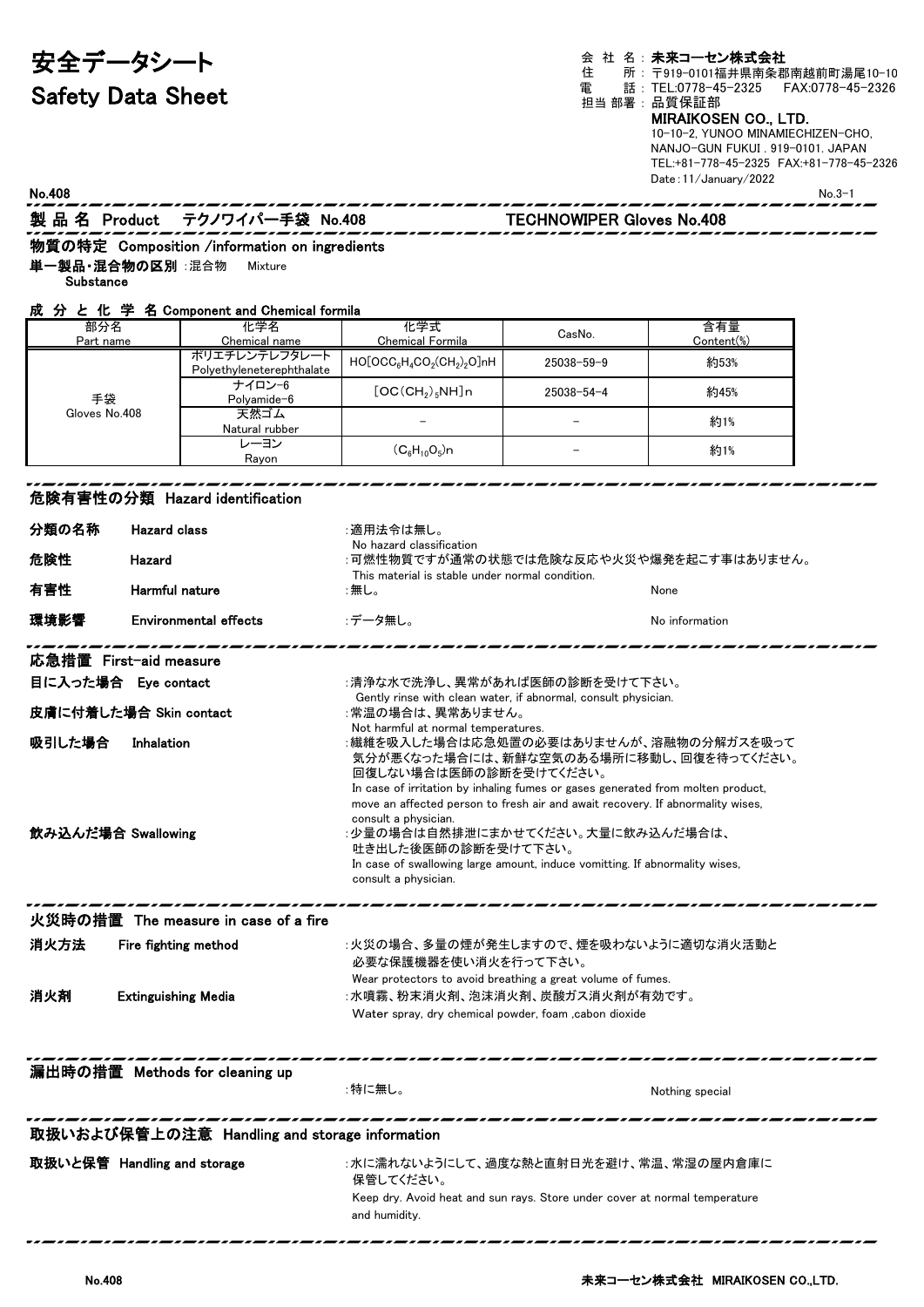| <b>No.408</b>                               |                                |                                                                                                                                                                                                                 | $No.3-2$                                                    |  |  |  |  |
|---------------------------------------------|--------------------------------|-----------------------------------------------------------------------------------------------------------------------------------------------------------------------------------------------------------------|-------------------------------------------------------------|--|--|--|--|
| 暴露防止措置 Exposure control                     |                                |                                                                                                                                                                                                                 |                                                             |  |  |  |  |
| 管理濃度                                        | Management concentration       | :データ無し。                                                                                                                                                                                                         | No information                                              |  |  |  |  |
| 許容濃度                                        | Permission concentration       | :データ無し。                                                                                                                                                                                                         | No information                                              |  |  |  |  |
| 設備対策                                        | Measure of equipment           | :不要                                                                                                                                                                                                             | None required                                               |  |  |  |  |
| 保護具                                         | Protective device              | :不要                                                                                                                                                                                                             | None required                                               |  |  |  |  |
| 物理および化学的性質 Physical and chemical properties |                                |                                                                                                                                                                                                                 |                                                             |  |  |  |  |
| 外観等                                         | Appearance etc.                | :形状は手袋。                                                                                                                                                                                                         | The shape are gloves.                                       |  |  |  |  |
| 沸点                                          | <b>Boiling point</b>           | :データ無し。                                                                                                                                                                                                         | None                                                        |  |  |  |  |
| 溶融点                                         | <b>Melting point</b>           | :ポリエステル(Polyester) 255~260℃、<br>レーヨン(Rayon)データ無し。                                                                                                                                                               | ポリアミド-6(Polyamide-6) 215~225℃<br>天然ゴム(Natural rubber)データ無し。 |  |  |  |  |
| 軟化点                                         | Softening point                | :データ無し。                                                                                                                                                                                                         | None                                                        |  |  |  |  |
| 揮発性                                         | Volatility                     | :データ無し。                                                                                                                                                                                                         | None                                                        |  |  |  |  |
| 蒸気圧                                         | Vapor pressure                 | :無し。(固体)                                                                                                                                                                                                        | None (solid)                                                |  |  |  |  |
| 蒸気密度                                        | Vapor density                  | :データ無し。                                                                                                                                                                                                         | None                                                        |  |  |  |  |
| 比重                                          | Specific gravity               | :ポリエステル(Polyester) 1.38<br>レーヨン(Rayon) 1.50                                                                                                                                                                     | ポリアミド-6(Polyamide-6) 1.14<br>天然ゴム(Natural rubber)データ無し。     |  |  |  |  |
| 粘性率                                         | Viscosity ratio                | :データ無し。                                                                                                                                                                                                         | None                                                        |  |  |  |  |
| 溶解度                                         | Solubility in water            | :水に不溶性                                                                                                                                                                                                          | Insoluble in water                                          |  |  |  |  |
| 危険性情報 Fire hazards                          |                                |                                                                                                                                                                                                                 |                                                             |  |  |  |  |
| 引火点                                         | Flash point                    | :ポリエステル(Polyester) 346~399℃<br>レーヨン(Rayon) 260~300 °C                                                                                                                                                           | ポリアミド-6(Polyamide-6) データ無し。<br>天然ゴム(Natural rubber)データ無し。   |  |  |  |  |
| 発火点                                         | Auto ignition temperature      | :ポリエステル(Polyester) 483~488°C<br>レーヨン(Rayon) 400~470 ℃                                                                                                                                                           | ポリアミド-6(Polyamide-6) 400°C以上<br>天然ゴム(Natural rubber)データ無し。  |  |  |  |  |
| 爆発限界                                        | <b>Explosion limit</b>         | :データ無し。                                                                                                                                                                                                         | Not available                                               |  |  |  |  |
| 可燃性                                         | Flammability                   | :有り。                                                                                                                                                                                                            | Flammable                                                   |  |  |  |  |
| 安定性·反応性 Stability and Reactivity            |                                | :通常の状態では化学的に安定ですが、強酸、強塩基、酸化剤、還元剤には不安定です。<br>This product is considered a chemically stable material under normal condition<br>but unstable with a strong acid, a strong base, an oxidizer,<br>and a deoxidizer. |                                                             |  |  |  |  |
|                                             | 有害情報 Toxicological information |                                                                                                                                                                                                                 |                                                             |  |  |  |  |
| 急性毒性                                        | Acute toxicity                 | :データ無し。                                                                                                                                                                                                         | None                                                        |  |  |  |  |
| 刺激性                                         | Simulative                     | :無し。                                                                                                                                                                                                            | None                                                        |  |  |  |  |
| 変異原性                                        | Mutagenic effects              | :データ無し。                                                                                                                                                                                                         | Not available                                               |  |  |  |  |
| 感作性                                         | Sensitivity                    | :無し。                                                                                                                                                                                                            | None                                                        |  |  |  |  |
|                                             | 亜慢性毒性 Sub-chronic toxicity     | :データ無し。                                                                                                                                                                                                         | No information                                              |  |  |  |  |
| 環境影響情報 Ecological information               |                                |                                                                                                                                                                                                                 |                                                             |  |  |  |  |
| 分解性                                         | <b>Biodegradability</b>        | :生物易分解性では無い。                                                                                                                                                                                                    | Not biodegradable                                           |  |  |  |  |
| 蓄積性                                         | Bio accumulation               | :データ無し。                                                                                                                                                                                                         | Not available                                               |  |  |  |  |
| 魚毒性                                         | Fish toxicity                  | :データ無し。                                                                                                                                                                                                         | Not available                                               |  |  |  |  |
|                                             |                                |                                                                                                                                                                                                                 |                                                             |  |  |  |  |